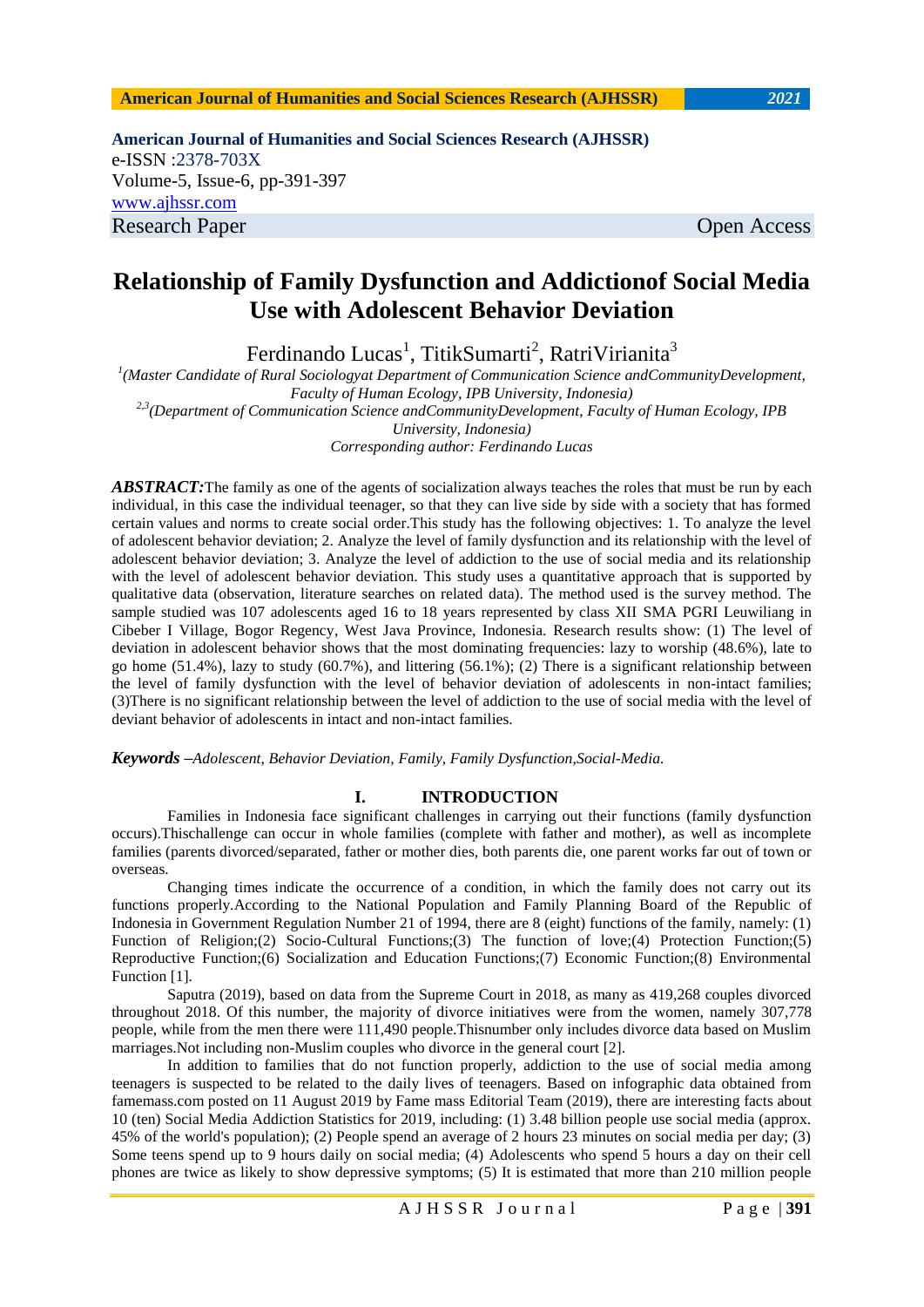suffer from internet and social media dependence; (6) Young, single women are addicted to social media more than any other group; (7) 50% of people use mobile phones to access social media while driving; (8) 71% of people sleep with or next to their cell phone every night; (9) 10% of teens check their cell phones more than 10 times per night; (10) More than 240 million Americans check Facebook every day, that's 75% of all Americans [3].

Jannah et. al. (2015) in her research and team mentioned, someone who is addicted to games is not able to control, reduce, stop playing, ignore other activities so that their social relationships and interactions with family, friends, and people around them become less good and academic achievement and learning motivation decrease and get worse [4]. Data from Central Bureau of Statistics of the Republic of Indonesia in 2018 shows that internet users in Indonesia are dominated by the age group 15-24, namely: teenagers and young people, amounting to 77.05% [5].

An overview of juvenile delinquency in the village can be seen in the results of research by Ariyanik et.al (2012) in Wonorejo Village, Situbondo Regency which concluded that there were 2 (two) factors causing juvenile delinquency, namely: first, internal factors (free parenting applied by people).old age, busy working parents, and low parental example);second, external factors (circulation of alcohol, narcotics, and other illegal drugs that are sold freely, association with unemployment, weak social control from the surrounding environment, bad influence from school friends, and because of misuse of information technology) [6].

Adolescent behavior deviation is suspected to be related to family dysfunction and addiction to social media use.Subadi (2008) explains that deviations from the norms or values of society are called deviations, while the perpetrators or individuals who commit deviations are called deviants.The opposite of deviant behavior is non-deviant behavior which is often referred to as conformity (a form of social interaction in which a person behaves in accordance with group expectations).Inpublic life, all human actions are limited by rules (norms) to act and behave in accordance with something that is considered good by society.However, in the midst of community life sometimes we still encounter actions that are not in accordance with the rules (norms) that apply to society, for example a student cheating on a test, lying, stealing, and disturbing other students [7].

This study has the objectives to: 1. Analyze the level of deviant behavior of adolescents;2. Analyzing the relationship between the level of family dysfunction and the level of deviation in adolescent behavior;3. Analyzing the relationship between the level of addiction to the use of social media with the level of deviant behavior in adolescents.The results of this study are expected to be a reference and comparison for future research on family, adolescent and social media issues in rural areas.In addition, the results of this study may be able to show writers and readers, as well as Indonesian society in general, the importance of implementing family functions and using social media wisely in the lives of teenagers to create a superior Indonesian generation in the future.

#### **II. RESEARCH METHODS**

The research location related to the relationship between family dysfunction and addiction to social media use with deviant behavior in adolescents is at SMA PGRI Leuwiliang Class XII, located in Cibeber I Village, Bogor Regency, West Java, Indonesia.

This study uses a quantitative approach supported by qualitative data. The method used is a survey method for proof or confirmation, testing the established hypothesis using research data in the form of numbers and analysis using nonparametric statistics. The survey results obtained were used to analyze the relationship between the level of family dysfunction and addiction to social media use with deviant behavior of adolescents in intact families and non-intact families.

The study use 107 samples which were divided into: 53 samples of adolescents (male students) and 54 samples of adolescents (female students) which were revealed in 2 (two) family conditions: (1) Intact (both parents are complete and live at home) totaling73 samples, 33 samples of adolescents (male students) and 40 samples of adolescents (female students);(2) Non-intact: (parents divorced/separated): 8 samples, 4 samples of adolescents (male students) and 4 samples of adolescents (female students);(one of the parents works far out of town or overseas): 1 sample (male student);(one of the parents died): 24 samples, 14 samples of adolescents (male students) and 10 samples of adolescents (female students);(original father died, there is a continuing father): 1 sample (male student).

# **III. RESULTS AND DISCUSSION**

#### **Adolescent Behavioral Deviation Level Analysis**

This study took 15 (fifteen) types of adolescent behavioral deviations that generally occur in the daily lives of teenagers, namely: lazy to worship, against parental, late return home, lazy to study, littering, spreading hoax news (fake news), playing online games forgetting the time, stealing, gambling, drinking, getting into student fights, reckless driving on the road, having free sex, using drugs, supporting marriage at a young age (early marriage).This deviation in adolescent behavior can occur in both intact families (complete with father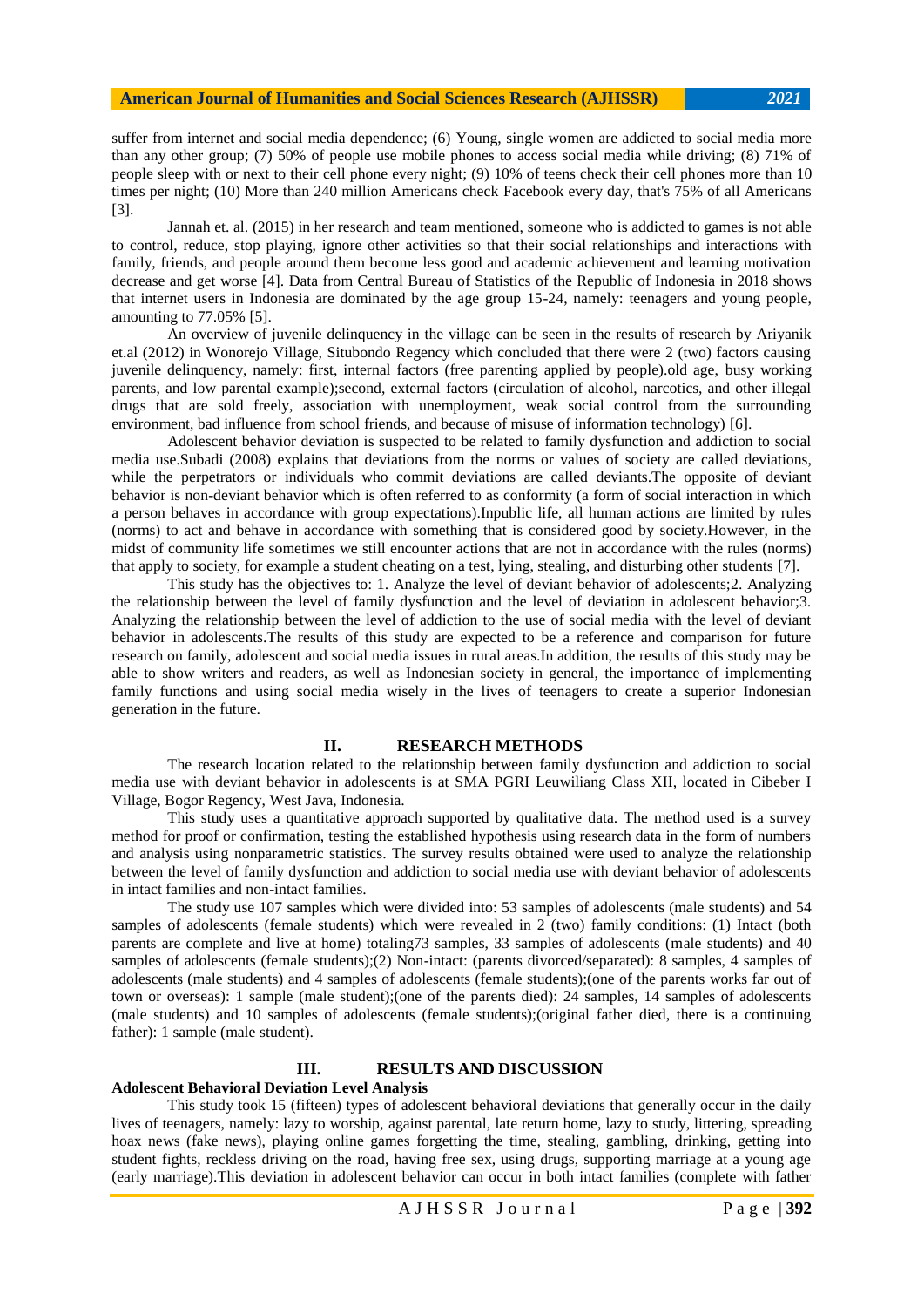and mother and living at home), as well as incomplete families (parents are divorced or separated, one parent works far away, one parent dies, or both parents die).

In connection with the Exchange Theory initiated by Homans forming assumptions about human behavior (in this case adolescent behavior deviation) which produces the following propositions: **Table 1. Proposition of Adolescent Behavior Deviations**

| No.              | Adolescent                                  | <b>Types of</b>                       | <b>Propositions</b>                                                                                                                                                                                                                                                    |  |
|------------------|---------------------------------------------|---------------------------------------|------------------------------------------------------------------------------------------------------------------------------------------------------------------------------------------------------------------------------------------------------------------------|--|
|                  | <b>Behavioral Deviations</b>                | <b>Propositions</b>                   |                                                                                                                                                                                                                                                                        |  |
| 1.               | Lazy to worship                             | Aggression<br>Proposition<br>Approval | Parents are not firm in advising teenagers to worship<br>diligently, the absence of punishment from parents who<br>are firm produces justification or approval for lazy<br>worship behavior. (Regarding the application of the<br>function of religion in the family). |  |
| 2.               | <b>Against Parental</b>                     | Aggression<br>Proposition<br>Approval | Parents often punish children<br>too<br>severely<br>(the<br>punishment is greater than expected), resulting in anger<br>and aggression that is justified by the child. (Regarding<br>the Function of Socialization and Education in the<br>Family).                    |  |
| 3.               | Late return home                            | Value<br>Proposition                  | The application of the Protection Function in the family<br>is not optimal. Teenagers feel happy and comfortable<br>hanging out with their friends for a long time, teens feel<br>that friendship is more valuable than having to go home<br>on time.                  |  |
| $\overline{4}$ . | Lazy to study                               | Proposition of<br>Rationality         | The application of the Socialization and Education<br>function is not optimal. Unheard parental advice.<br>Teenagers are ultimately lazy to study.                                                                                                                     |  |
| 5.               | Littering                                   | Proposition of<br>Rationality         | Parents teaching<br>always maintain cleanliness<br>to<br>(Environmental Function) is not maximized. Teenagers<br>still behave in littering.                                                                                                                            |  |
| 6.               | Spreading hoax news<br>(fake news)          | <b>Success</b><br>Proposition         | Parents teaching regarding the Socialization<br>and<br>Education Function are not optimal. Adolescents are<br>given monetary rewards from certain people or persons<br>- awards in the past.                                                                           |  |
| 7.               | Playing online games<br>forgetting the time | Aggression<br>Proposition<br>Approval | Parents do not strictly advise teenagers to play online<br>games in moderation, the absence of punishment from<br>parents who expressly produce justification or approval<br>for the behavior of playing online games forgetful.                                       |  |
| 8.               | Stealing                                    | <b>Stimulus</b><br>Propositions       | Parents teaching related to the application of Religious<br>Functions are not optimal. Stimulation of urgent needs<br>that must be met and has been successfully carried out<br>in the past.                                                                           |  |
| 9.               | Gambling                                    | Value<br>Proposition                  | Parents teaching related to the application of Religious<br>Functions are not optimal. Gambling can make more<br>money, so that other people are more appreciated<br>because they have abundant money.                                                                 |  |
| 10.              | Drinking                                    | Aggression<br>Proposition<br>Approval | Parents do not explicitly advise teenagers not to drink,<br>the absence of strict parental punishment produces<br>justification or approval for drinking behavior.                                                                                                     |  |
| 11.              | Getting<br>into<br>student<br>fights        | Value<br>Proposition                  | The application of the Socialization and Education<br>Function in the family is not optimal. Teenagers do this<br>to look brave (champion) to be appreciated by their<br>friends.                                                                                      |  |
| 12.              | Reckless driving on the<br>road             | Value<br>Proposition                  | Implementation of the function of socialization and<br>education in the family is not optimal. Teenagersdo this<br>to look brave (champion) to be respected by their<br>friends.                                                                                       |  |
| 13.              | Having free sex                             | Proposition of<br>Rationality         | The application of reproductive function in the family is<br>not optimal. Freesex behavior is finally done by<br>teenagers.                                                                                                                                            |  |

A J H S S R J o u r n a l P a g e | **393**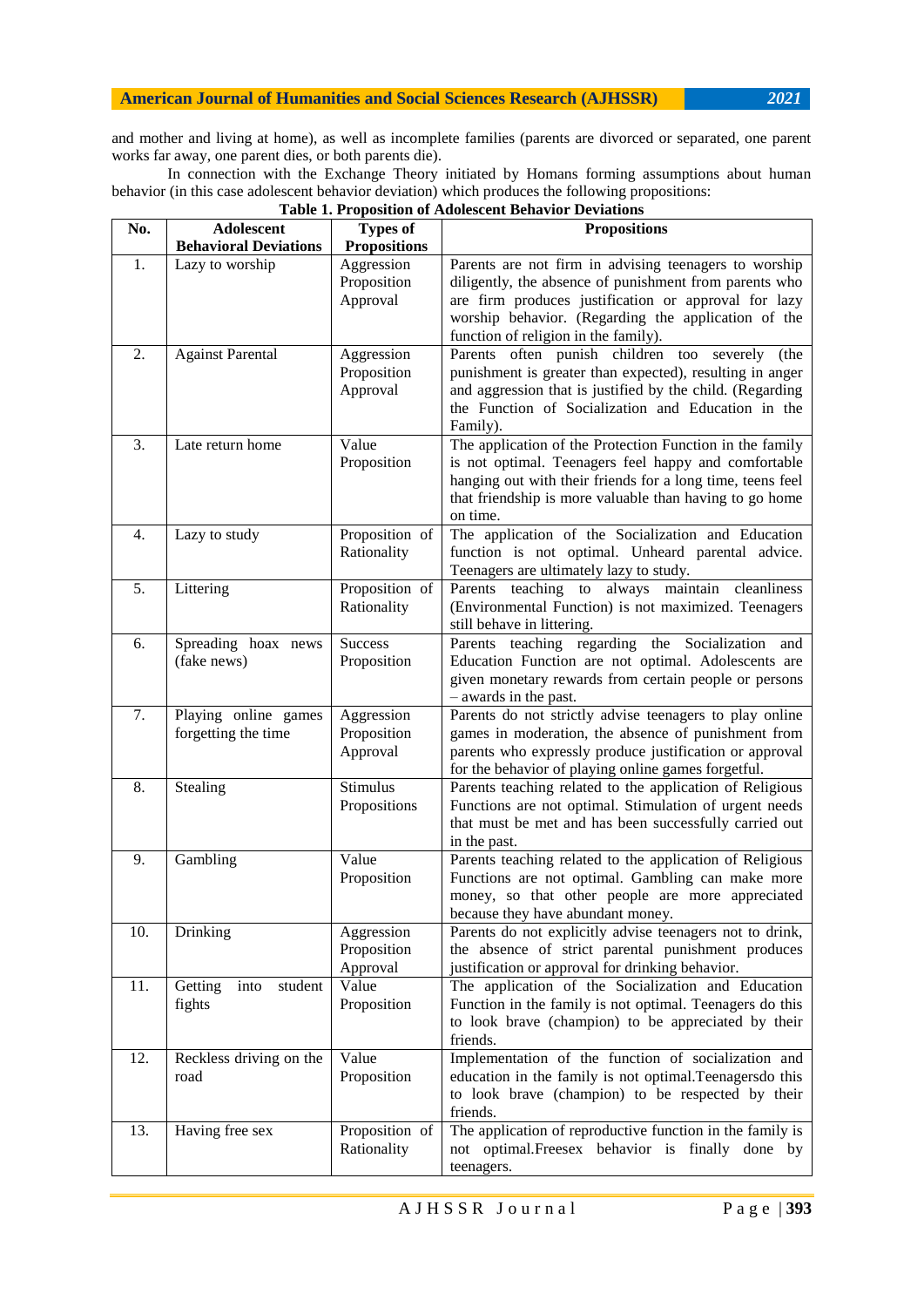| 14. | Using drugs                           |                     | Proposition of The application of the function of socialization and |
|-----|---------------------------------------|---------------------|---------------------------------------------------------------------|
|     |                                       | Rationality         | education in the family is not optimal. The behavior of             |
|     |                                       |                     | using drugs eventually becomes a habit (addiction) for              |
|     |                                       |                     | teenagers to do.                                                    |
| 15. | Supporting marriage at Proposition of |                     | The application of reproductive functions in the family             |
|     | age<br>young<br>a                     | (early Rationality) | is not optimal. In the end, teenagers believe marriage at           |
|     | marriage)                             |                     | an early age is common.                                             |

Wardani (2016), according to Homans, after the structure is formed, the next influential is the behavior of the people who are part of it or related to it.Homansargues that his sociology is characterized by individualism, not collectivity.The individual as the unit of analysis.So, the starting point for explaining social relationships is the content of individual subjective consciousness, not social structures as in the social fact paradigm [8].

The results of research related to adolescent behavior deviations (the highest accumulation of answers from Intact and Non-Intact Family respondents) are as follows:

| No. | <b>Adolescent Behavior</b>                 | <b>Answers Category</b> | $\frac{6}{9}$ | <b>Total</b> |
|-----|--------------------------------------------|-------------------------|---------------|--------------|
|     | <b>Deviations</b>                          |                         | (Percentage)  |              |
| 1.  | Lazy to worship                            | Sometimes               | 48.6%         | 52 people    |
| 2.  | Against parental                           | Never                   | 57.9%         | 62 people    |
| 3.  | Late return home                           | Sometimes               | 51.4%         | 55 people    |
| 4.  | Lazy to study                              | Sometimes               | 60.7%         | 65 people    |
| 5.  | Littering                                  | Sometimes               | 56.1%         | 60 people    |
| 6.  | Spreading hoax news<br>(fake news)         | Never                   | 93.5%         | 100 people   |
| 7.  | Playing online games<br>lose track of time | Never                   | 66.4%         | 71 people    |
| 8.  | Stealing                                   | Never                   | 95.3%         | 102 people   |
| 9.  | Gambling                                   | Never                   | 97.2%         | 104 people   |
| 10. | Drinks                                     | Never                   | 95.3%         | 102 people   |
| 11. | into<br>student<br>Getting<br>fights       | Never                   | 84.1%         | 90 people    |
| 12. | Reckless driving on the<br>road            | Never                   | 93.5%         | 100 people   |
| 13. | Having free sex                            | Never                   | 97.2%         | 104 people   |
| 14. | Using drugs                                | Never                   | 97.2%         | 104 people   |
| 15. | Support early marriage                     | Never                   | 83.2%         | 89 people    |

**Table 2. Number and Percentage of Respondents according to Adolescent Behavior Deviations**

The level of deviant behavior of adolescents in the high category was 7% (8 people), medium 77% (82 people) and low 16% (17 people) of the total 107 respondents. This is obtained from the inverse Likert scale proof, where a score of  $4 =$  never,  $3 =$  sometimes,  $2 =$  often,  $1 =$  always, then the higher the number of scores obtained, the lower the level of deviant behavior in adolescents the number of scores obtained, the higher the level of deviant behavior of adolescents.

## **Analysis of the Relationship between the Level of Family Dysfunction with Adolescent Behavioral Deviation Level**

In looking at a family, Marion J. Levy put forward the point of view of the structural requirements that must be met in order for a family to function properly, namely: 1. Role Differentiation, related to the allocation of roles of each actor in the family, is closely related to the implementation of 8 (eight) family functions (Government Regulation of the Republic of Indonesia No.21 Year 1994); 2. Allocation of Solidarity, related to the distribution of relations between family members according to love, care, intensity of relationships among family members, is closely related to the application of the Function of Love; 3. Economic Allocation, related to the differentiation of tasks in terms of production, distribution and consumption of goods and services within the family. Closely related to the implementation of the Economic Function; 4. Political Allocation, related to the distribution of power and responsibility for every action of all family members, is closely related to the implementation of the Protection Function; 5. Allocation of Integration and Expression, related to the distribution of techniques or methods for socializing, internalizing, and preserving values and behaviors that meet the demands of norms that apply to each family member. Closely related to the implementation of the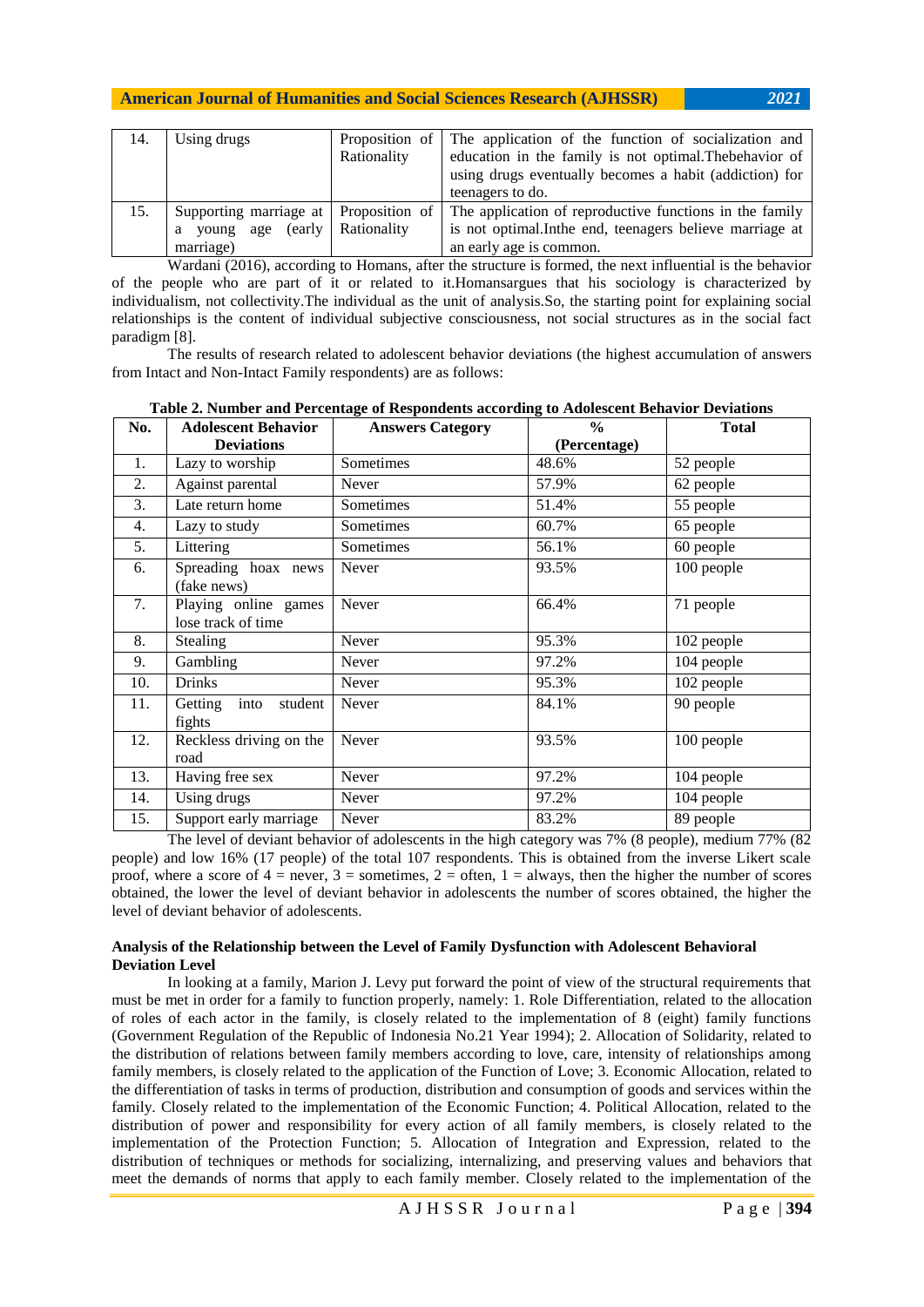## **American Journal of Humanities and Social Sciences Research (AJHSSR)** *2021*

function of religion, socio-cultural function, reproductive function, socialization and education function, and environmental function.

On the wholeinintact and non-intact families, the functional level of families included in the high category were 16 samples (15%), moderate 77 samples (72%) and low 14 samples (13%) can be seen in TABLE 3.

| Variable                        | <b>FAMILY FUNCTION</b> |               |     | <b>Total</b> |
|---------------------------------|------------------------|---------------|-----|--------------|
|                                 | <b>High</b>            | <b>Medium</b> | Low |              |
| Level of Application of         | l6                     | 77            | 14  | 07،          |
| Family Functions (X1.1-<br>X1.8 | 5%                     | 72%           | 13% | 100%         |

**Table 3. Level of Application of Family Functions (X1.1-X1.8)**

The operational definition of family dysfunction which consists of 8 (eight) levels of application of family functions is answered as follows:

#### **1. Intact Family (Both Parents Complete and Living at Home)**

Based on the data obtained for the operational definition of Family Dysfunction and Adolescent Behavioral Deviations in Intact Families, there are twin scores totaling  $\geq 20\%$ . Latief (2017) explains that if there are similar scores (twins) of more than 20%, the following correction formula is used [9]:

| $\rho = \frac{\Sigma x^2 + \Sigma_y^2 - \Sigma d^2}{2\sqrt{\Sigma_x^2 \Sigma_y^2}}$ | wherein:<br>$\Sigma_{\chi}^2 = \frac{n(n^2-1)}{12} \Sigma_{\frac{12}{12}} \Sigma_{\frac{12}{12}}$<br>$\Sigma_{\chi}^2 = \frac{n(n^2-1)}{12} \Sigma_{\frac{t(t^2-1)}{12}}$                                                                                                              |                       | Annotation:<br>$t$ = the number of twins on a<br>score.                                                                                                            |
|-------------------------------------------------------------------------------------|----------------------------------------------------------------------------------------------------------------------------------------------------------------------------------------------------------------------------------------------------------------------------------------|-----------------------|--------------------------------------------------------------------------------------------------------------------------------------------------------------------|
| $=\frac{73(73^2-1)}{12}-56$<br>$= 32356$                                            | $\Sigma_{\chi}$ <sup>2</sup> $=\frac{n(n^2-1)}{12} - \Sigma^{t(t^2-1)}$<br>$=\Sigma_{\gamma}$ <sup>2</sup> $=\frac{n(n^2-1)}{12} - \Sigma^{t(t^2-1)}$<br>$=\frac{n(n^2-1)}{12} - \Sigma^{t}$<br>$=\frac{n(n^2-1)}{12} - \Sigma^{t}$<br>$=\frac{73(73^2-1)}{2}$<br>429,5<br>$= 31982,5$ | $\Sigma d1^2 = 59052$ | $\rho = \frac{{\Sigma x^2 + {\Sigma_y}^2 - \Sigma d\,1^2 }}{{2\sqrt{{\Sigma_x}^2{\Sigma_y}^2}}}$<br>32356+31982,5-59052<br>$2\sqrt{(32356)(31982,5)}$<br>$= 0.082$ |

Spearman Rank Correlation Results ( $\rho$  or rs) = 0.082 (strength of correlation between the level of family dysfunction with the level of behavior deviation of adolescents in intact families is included in the very weak category).

#### Hypothesis:

• H0 is accepted and Ha is rejected, if – Zcount> -1.96 and Zcount< 1.96, it means: There is no significant relationship between the level of family dysfunction with the level of adolescent behavior deviation;

• H0 is rejected and Ha is accepted, if – Zcount< -1.96 and Zcount> 1.96, it means: there is a significant relationship between the level of family dysfunction with the level of adolescent behavior deviation.

Basri (2012) explains that if the data is more than 30 (thirty) samples, then the Zcount value must be searched first in the following way [10]:

Zcount value:

 $Z = rs\sqrt{n-1}$  $= (0.082) \sqrt{73 - 1}$ 

- $= (0.082) \sqrt{72}$
- $= (0,082) (8,49)$

 $= 0,696$ 

Conclusion: In the two-tailed Z test, the value of  $=5\% = 0.05$  is divided by two, namely: 0.05/2=0.025.Inthe table column Z, which is closest to 0.025, that is, the line pull is 1.9 and 0.060.So, the value of Ztable,  $1.9 + 0.060 = 1.96$ . Because  $0.696 < 1.96$ , then H0 is accepted and Ha is rejected. Thismeans: there is no significant relationship between the level of family dysfunction and the level of behavior deviation of adolescents in intact families.

#### **2. Non-Intact Family**

The operational definition of family dysfunction which consists of 8 (eight) levels of application of family functions in incomplete families produces the following answers:

1. The results of the Spearman rank correlation (ρ or rs) of 0.524 interpret that the strength of the correlation between the level of family dysfunction with the level of behavior deviation of adolescents in incomplete families is in the medium category;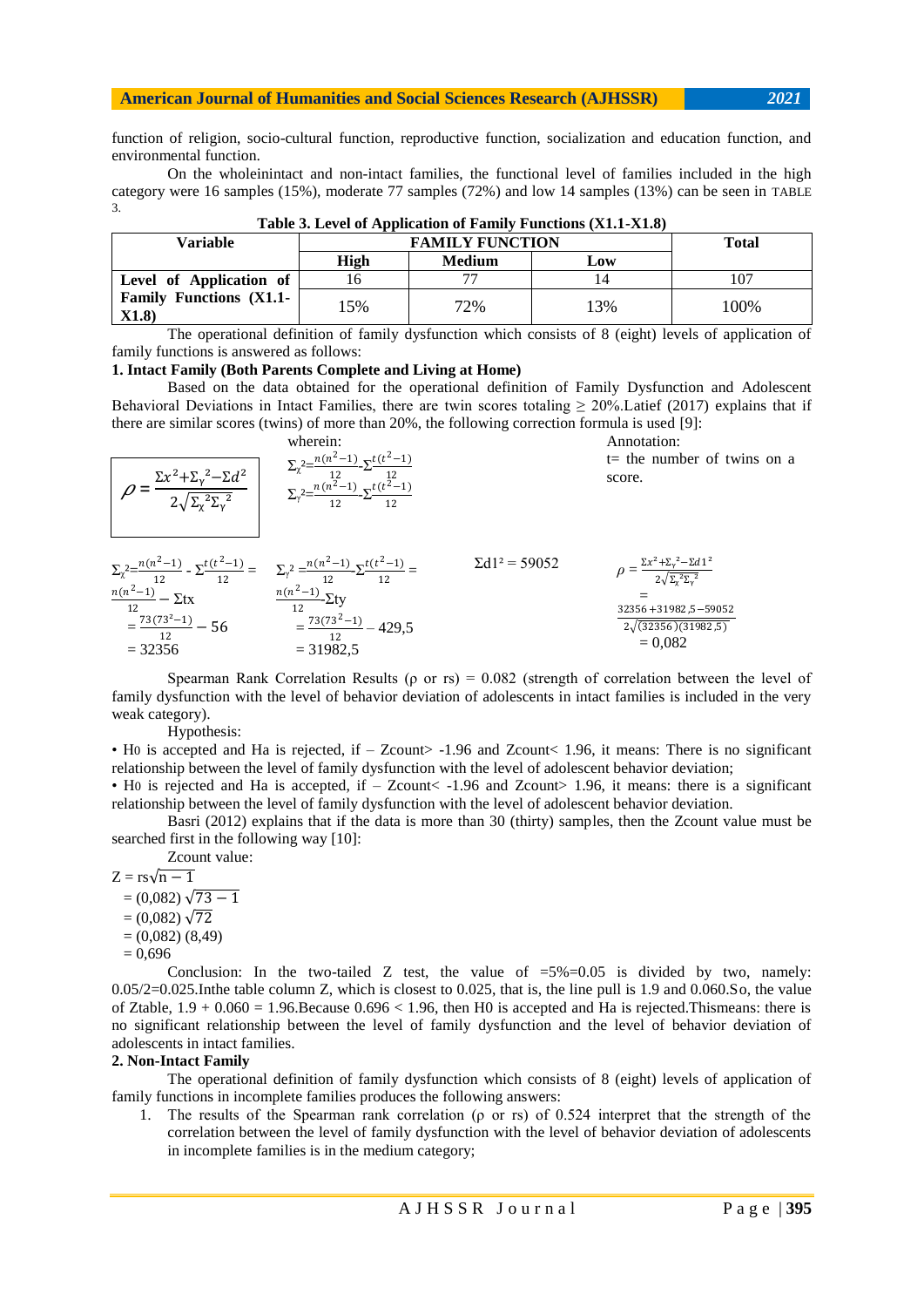## **American Journal of Humanities and Social Sciences Research (AJHSSR)** *2021*

2. Zcount = 3.01. In the two-tailed Z test, the value of  $=5\%=0.05$  is divided by two, namely:  $0.05/2=0.025$ . In the table column Z, which is closest to 0.025, that is, the line pull is 1.9 and 0.060.So,the value of Ztable,  $1.9 + 0.060 = 1.96$ .Because3.01 > 1.96, then H0 is rejected and accepts Ha.This means: there is a significant relationship between the level of family dysfunction with the level of behavior deviation of adolescents in incomplete families.

## **Analysis of the Relationship between the Level of Addictionof Social Media Use with the Level of Deviant Behavior in Adolescents**

Kompas.com (2018) writes, experts themselves have not determined how long a person can use social media in a day.Thisis because everyone has different psychological conditions and emotional reactions to social media content.However, we are not advised to spend up to two hours a day using social media.A Psychotherapist from the California School of Professional Psychology, PhilipChusman, recommends in order that we limit the use of social media from half an hour to an hour per day [11].

On the whole in intact and non-intact families, the level of addiction to using social media which is included in the high category is 13 samples (12%), moderate 77 samples (72%) and low 17 samples (16%) can be seen in TABLE 4.

| Variable                | Tuble - Level of Againtment to Doctal Integral CBC (AM)<br>LEVEL OF SOCIAL MEDIA USE ADDICTION (X2) | <b>Total</b>  |     |      |
|-------------------------|-----------------------------------------------------------------------------------------------------|---------------|-----|------|
| Level of Application of | High                                                                                                | <b>Medium</b> | Low |      |
| Social Media Behavior   |                                                                                                     |               |     | 107  |
| $(X2.1-X2.5)$           | 12%                                                                                                 | 72%           | 16% | 100% |
|                         |                                                                                                     |               |     |      |

## **Table 4. Level of Addiction to Social Media Use (X2)**

The level of addiction to social media use in intact and non-intact families that most dominates is the moderate category, are: 77 samples or 72%.Thismeans every aspect of personal needs, individual habits, use of social media platforms, application of social contexts, and use of media content including sometimes and often by teenagers.

The operational definition of addiction to the use of social media which consists of 5 (five) levels of application of social media behavior is answered as follows:

## **1. Intact Family (Both Parents Complete and Living at Home)**

The operational definition of addiction to the use of social media in an intact family (both parents are complete and live at home) yields the following answers:

- 1. The results of the Spearman rank correlation (ρ or rs) of -0.217 interpreted that the strength of the correlation between the level of addiction to the use of social media and the level of deviation in adolescent behavior in intact families was a negative correlation (opposite direction);
- 2. Zcount = -1.842.Because-1.842 > -1.96, then H0 is accepted and Ha is rejected.Thismeans: there is no significant relationship between the level of addiction to the use of social media with the level of deviant behavior of adolescents in intact families.

## **2. Non-Intact Family**

The operational definition of addiction to social media use in incomplete families yields the following answers:

- 1. The results of the Spearman rank correlation (ρ or rs) of 0.180 interpreted that the strength of the correlation between the level of addiction to the use of social media with the level of behavior deviation of adolescents in incomplete families was included in the very weak correlation category;
- 2. Zcount  $= 1.033$ .Because1.033  $< 1.96$ , then H0 is accepted and Ha is rejected. This means: there is no significant relationship between the level of addiction to the use of social media with the level of deviant behavior of adolescents in incomplete families.

# **IV. CONCLUSIONS AND RECOMMENDATIONS**

## **Conclusions**

1. The level of adolescent behavior deviation shows the most dominating frequency (frequency) are: lazy to worship (48.6%), late to go home (51.4%), lazy to study (60.7%), littering (56,1%) of the total 107 samples in Class XII, SMA PGRI Leuwiliang, Cibeber I Village, Bogor Regency.This does not mean that the level of application of religious functions, protection functions, socialization and education functions, and environmental functions has not been carried out optimally in the family, but rather to the aggression of approval of propositions, value propositions, and rationality propositions carried out by adolescents because of parental indecision (lazy to worship), the value that friendship (association) is more important